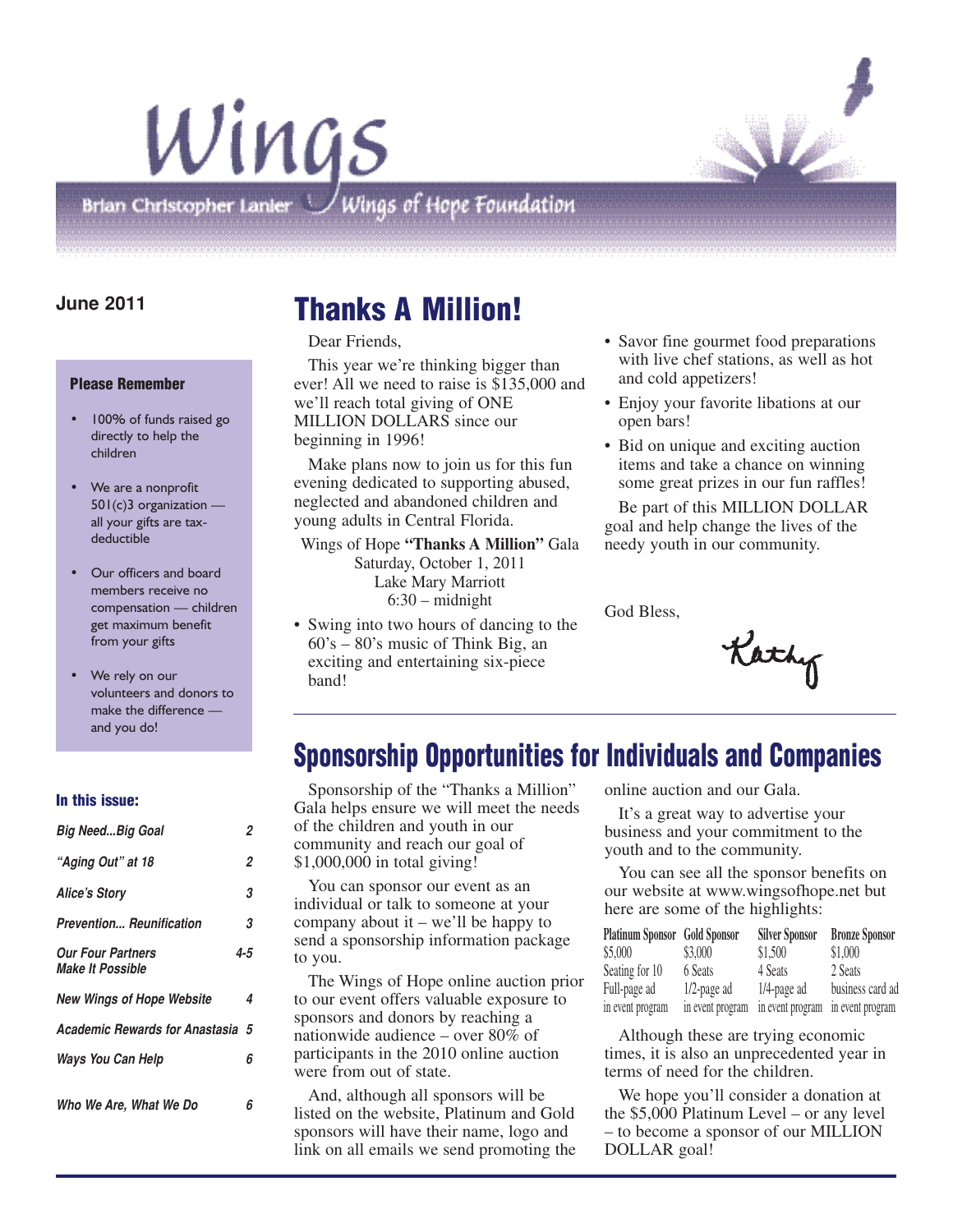



*Reaching out to children in need*

### **Big Need... Big Goal**

As increasing numbers of parents become frustrated from lack of jobs and income, more children bear the brunt of that frustration and end up abused or homeless.

Imagine the confusion and desperation these children feel when they are hurt by the only ones they have to rely on – parents or family members.

There are several state programs currently in place designed to help but, unfortunately, many of them are at risk of being cut through government budget reductions. Wings of Hope is committed to ensuring these programs continue and that's why we're focusing on three distinct goals this year:

1. **Reuniting children with their families** or a relative whenever possible through prevention and intervention programs that provide training and guidance in parenting skills and anger or

stress management.

2. **Placing the children in residential homes** when it's not possible to return to their families or relatives. Residential care not only provides the children with a safe and secure family setting, but it also provides extensive one-on-one counseling and treatment for coping with their abuse.

3. **Transitioning young adults into independent living programs** where they receive life skills training like cooking, shopping, money and time management; dressing appropriately; safety practices; and good health, dental and hygiene skills.

As you can see, we have a BIG job to do this year! We couldn't do it without your dedication and support to Wings of Hope and the many children we serve. Individually we do make a difference. Together we change lives.

### **"Aging Out" at 18**

*"Why help kids after they're 18 years old?" "What's their problem?" "It's time to face the world!" "Get it together!"*

There are a lot of questions asked and statements made about kids that "age out" of residential or foster care at the age of 18 and their need for continued assistance.

Let's back up just a bit and look at where these young adults have been for most of their short lives. Most have been "thrown away" by their parents and abused mentally, physically or sexually. For a brief period, the lucky ones have had adequate food, safety, clothing and shelter. The really lucky ones have had counseling and a glimpse at a "normal" life.

Now on their 18th birthday they're on their own with limited life skills.

Here are a few stats on the "aged out" youth:

- 33% are homeless within three years
- 30% do not have a high school diploma or GED
- 50% do not have jobs for those who do, average pay is \$8000 a year
- 25% of the males from foster care will go to prison
- 25% of foster youth never received guidance in many ordinary life skills

such as job interviewing and household budgeting.

Wings of Hope believes that with the right kind of help many of these youth can be motivated and helped to get on the right track and lead productive lives.

Wings of Hope established WingsNet to assist the young adults who have turned 18 years old and "aged out of the system." The purpose of WingsNet is to monetarily reward individuals for educational and life skills achievements. For example, extra money is awarded for holding a job and working regular hours, receiving a job promotion, learning a skill or trade, maintaining excellent attendance and good grades in school, and saving money.

The WingsNet lifeline is a powerful connection when a struggle for rent money results from a sick day from work or any other of the many causes of financial crisis.

The "aged out" youth are being asked, as a part of their accepting assistance from WingsNet, to contribute their time or funds in the future to assist the youth that are participating in the WingsNet program. When those who receive also give back, everyone wins and a good program becomes a great self-perpetuating program.



*It's not easy being 18 — and alone*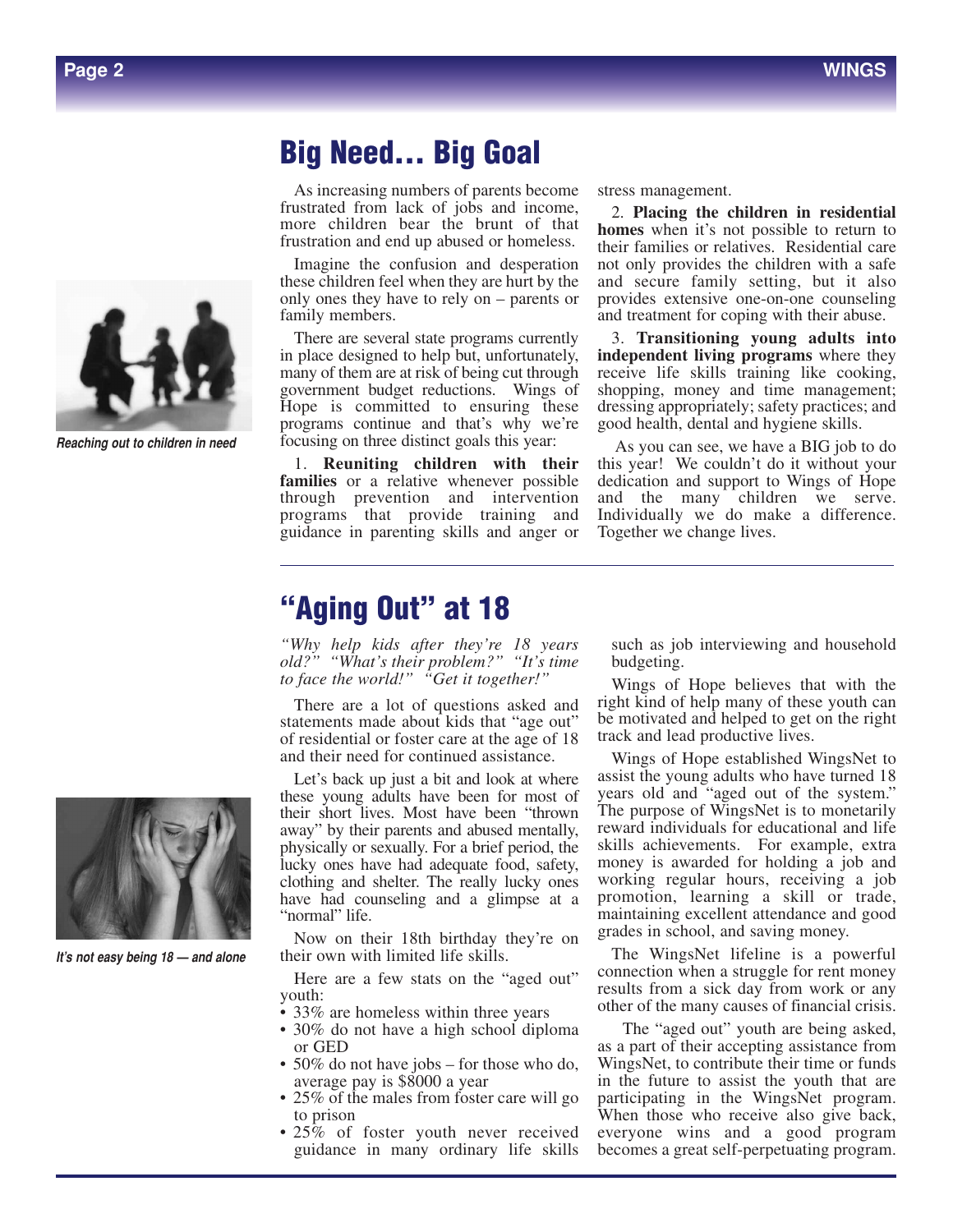### **Alice's Story**

*"Wow! As I look up at the sky, I'll always wonder how I got here. I was not supposed to make it this far. I should be a statistic, stuck in a rut."*

Alice recently wrote those words to her friend. She's an amazing young woman with an incredible story she'd like to share. It's a story made up of both tragedy and hope.

"There are many more things that can go wrong than can go right when you're ten years old and your Mom abandons you and your three siblings at a battered women's shelter. I know – it happened to me.

"I could tell you about all kinds of trauma and desperation but I want to tell you about the good things that can and did happen to me.

"Two years after being abandoned and being in nine different foster homes, I found myself in a county children's home that was a great fit for me. I was with people who cared for me, taught me, had faith in me and expected the best from me. I began to believe in myself and believe in my future.

"In high school I led the cheerleading squad for three years, got a part time job and, in my senior year of high school, I also attended college. After high school graduation, I went to Florida A & M University and graduated in three years, magna cum laude. Then life got really interesting, as I was chosen to go to Japan and teach English for three months. Who'd ever have thought? Upon returning to Florida, I enrolled at UCF and got a masters degree in clinical social work.

"Now, with my new skills, I'm seeking work with the Department of Children and Families so I can make a difference in the lives of the children currently in the system."

Wings of Hope was excited to provide Alice with many of the text books she needed at UCF that were not covered by any state assistance.

Alice is exceptional, not a statistic and, like her, there are many more exceptional children and young adults who need our help. On their behalf, we thank you for your support.



*Finding hope for a successful future*

*The children have ongoing needs throughout the year. Why not consider establishing a monthly donation to Wings of Hope to provide ongoing support for the kids! Please call Kathy at 407-312-0884 or email Kathy@wingsofhope.net to find out how!*

### **Prevention... Intervention... Reunification**

Being a responsible and loving parent is not easy. But being a single parent trying to balance work and family while struggling to meet living expenses can be overwhelming. nurse.

Small and major problems can strain family relationships to the breaking point. Who do you turn to? Where do you go for help?

Fortunately, there are places that provide programs geared at keeping the family together and reunifying families that have fallen apart. Wings of Hope continues to be a strong supporter of such programs because we believe they work for the children and their families.

Here's the story of one Central Florida mother and how her family benefited from one of the programs supported by Wings of Hope.

Several years ago one of her three daughters ran away from home. The inhome services program worked with the runaway and her mother and turned the situation around in just a few months making reunification possible. The returning daughter graduated from high school and is now going to college and plans to become a nurse.

Unfortunately a second daughter just recently had problems with an ex-boyfriend and a bullying situation at school, resulting in failing grades.

Through counseling and in-home services the daughter achieved a 2.9 GPA for the recent school quarter. Her mother stated, "She has begun to speak up and attempt to solve the harassment and bullying issues. Without help I would have lost two children and there was the real possibility they would have become a drain on the system (i.e. welfare or jail, etc). Please be sure your funding sources (Wings of Hope) understand that without these services many young people and families would be lost."

Wings of Hope makes sure that your donations are used to provide assistance and support to needy children, young adults and families. Thank you for your trust.



**Saving Families... Saving children**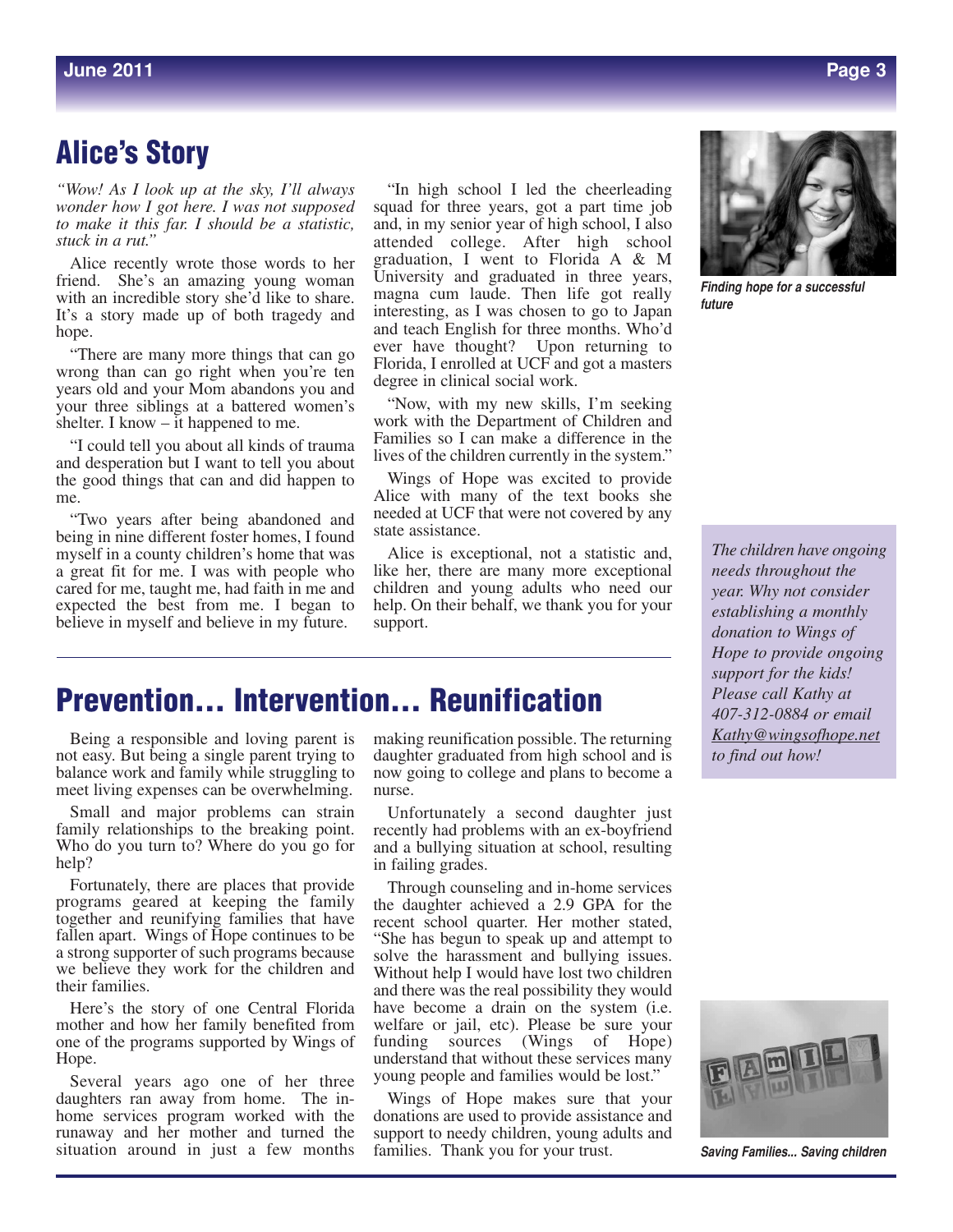# **Our Four Partners Make It Possible Our Four Partners Make It Possible**

### **La-Man Corporation La-Man Corporation**

ovents for the fast five years occurse sheller and food, while dying to further owners Tom and Cindy Wright care their education. That's no simple task La-Man Corporation has sponsored our events for the last five years because La-Man Corporation has sponsored our events owners Tom and Cindy Wright care deeply about the children and young adults in Central Florida.

> and abandonce emidden, the more they were determined to help. This year they have decided to become a wings I affirm by providing \$10,000 to fund the newly-<br>expanded WingsNet program in Volusia County and also by sponsoring our Gala sounce and also by sponsoring our Gala at the \$5,000 Platinum Level for a total The more they heard about the <sup>II</sup><br>decrease need of the shueed neglected desperate need of the abused, neglected and abandoned children, the more they have decided to become a Wings Partner<br>hy graviding \$10,000 to fund the game donation of  $$15,000$ !

Since the WingsNet program was since the wingsNet program was expanded in Volusia County this year, Expanded in Volusia County this year, more young adults have the opportunity to more young addits have the opportunity to participate. This program is critical to youth "aging out of the system" when youth aging out of the system when<br>they turn 18 because they have no family they turn to because they have no family<br>to turn to for support or when a crisis arises. They are on their own, working to

provide for basic necessities such as provide for basic ficcessities such as<br>shelter and food, while trying to further when they likely have no transportation, no kitchen supplies or linens and no furniture.  $\times$  XW  $\times$  Properties  $\mathcal{M}$ 

bey and Cindy's generosity has no bounds.<br>The friends and business associates they  $\frac{dy}{dt}$  includes and business associates they invite as their guests to our event are in  $W_Y$ - for a special treat – they are picked up by  $t<sub>g</sub>$  is a special treat  $-$  they are picked up by  $t<sub>g</sub>$  in a limousine and treated to first-class the different supplies and not further that consistent and refreshments on the ride to and from the  $\frac{1}{2}$  consistently tell new people about Wings as of Hope and the needs of the children –  $\frac{dS}{dr}$  and once they even offered an entire  $\frac{u}{t_0}$ , professional association to be their guests  $\frac{1}{10}$  professional association to be their guests and to provide transportation by limo  $\frac{10}{20}$  from Daytona Beach to Lake Mary! But there's more to this story, as Tom The friends and business associates they event! In addition, Tom and Cindy

 $t_{\rm H}$  tell 2 algebra 2 can be many consistently.  $\mu$  Eq. Wan has made a  $\sigma$  organizations they support  $-\infty$  are true true values of the support  $-\infty$  are the truly eigenment one of them.  $\mathcal{L}$ 

 $\frac{U_1}{\text{Re}}$  The goal is to help them build independent  $\frac{1}{\pi}$  skills and a sense of self-reliance. House and Destiny House. The program is ng designed to provide these youth with muchhe needed financial support and counseling. Home Society's residential homes – Brian's needed mancial support and counseling.<br>It's an incentive program – not a hand-out – maintain employment and succeed in school. that encourages them to save money,

ay Bill and Kathie's incredible generosity  $r =$  has allowed us to expand the program in the system beginning this year. They are truly a blessing – to the many young adults et who have the opportunity to participate in  $\mathbb{W}$  is the system beginning to participate in ty the WingsNet program now and in the  $y_0$  future and to us  $\overrightarrow{a}$ 's future, and to us. and the operator the  $\alpha$ Volusia County to more youth aging out of

 $\mathbb{R}^n$  and in the future, and the future, and to us.

summer

 $\mathcal{X} = \{x_1, x_2, \ldots, x_n\}$ 

### $\blacksquare$  to help fund the Website  $\text{C}$

ce the launch of our new and improved website! Take a moment to check it out at  $\hskip1cm \longrightarrow$ We're excited to announce the launch of our new and improved website! Take a moment to check it out at **www.wingsofhope.net** where you'll find:

• Updates on our "Thanks a Million" Gala

**www.wingsofhope.net**

- s a Million" Gala **·** A list of sponsors of our
- Information on the programs we're supporting Stories about the youth we help
- A link to our Online Auction later this summer Ways you can help the children and young adults in need and improved website  $\mathcal{L}$  to check it is the check it is the check it is the check it is the check it is the check it is the check it is the check it is the check it is the check it is the check it is the check it is

**Bill and Kathie Hohns Volume County the Second and Second adults** 

**Externe Bill and Kathie Hohns attended**  $\mathbb{R}$  their first Wings of Hope event they never  $\frac{1}{\sqrt{2}}$  looked back. Listening to the youth telling their stories of overcoming abuse and the first wings of overcoming above and the<br>struggles and challenges that come with it backgros and chanciges that come with it tore at their hearts.

**EXECUTE:** hope and opportunity to the young people 18 years old. And they did it in a BIG way by pledging  $$10,000$  a year for five years –  $\frac{a \text{ total of } $50,000}{\text{width}}$  to help fund the WingsNet program and become a Wings Partner. Bill and Kathie wanted to do more to offer  $\frac{1}{2}$  a  $\frac{1}{2}$  a total of  $\frac{1}{2}$  a total of  $\frac{1}{2}$  a total of  $\frac{1}{2}$ who "age out of the system" when they turn

program three years ago in Volusia County program unce years ago in volusia County<br>to assist the teens aging out of Children's  $\mathcal{O}$  , where  $\mathcal{O}$ Wings of Hope created the WingsNet

three years ago in Volusia County to assist the

out at www.wingsoft.com

 $M_{\rm B}$  besides  $\pm 1$  and  $\pm 1$  and  $\pm 1$  and  $\pm 1$ 

**New Wings of Hope Website**



**Tony & Kathy Gautsch** 

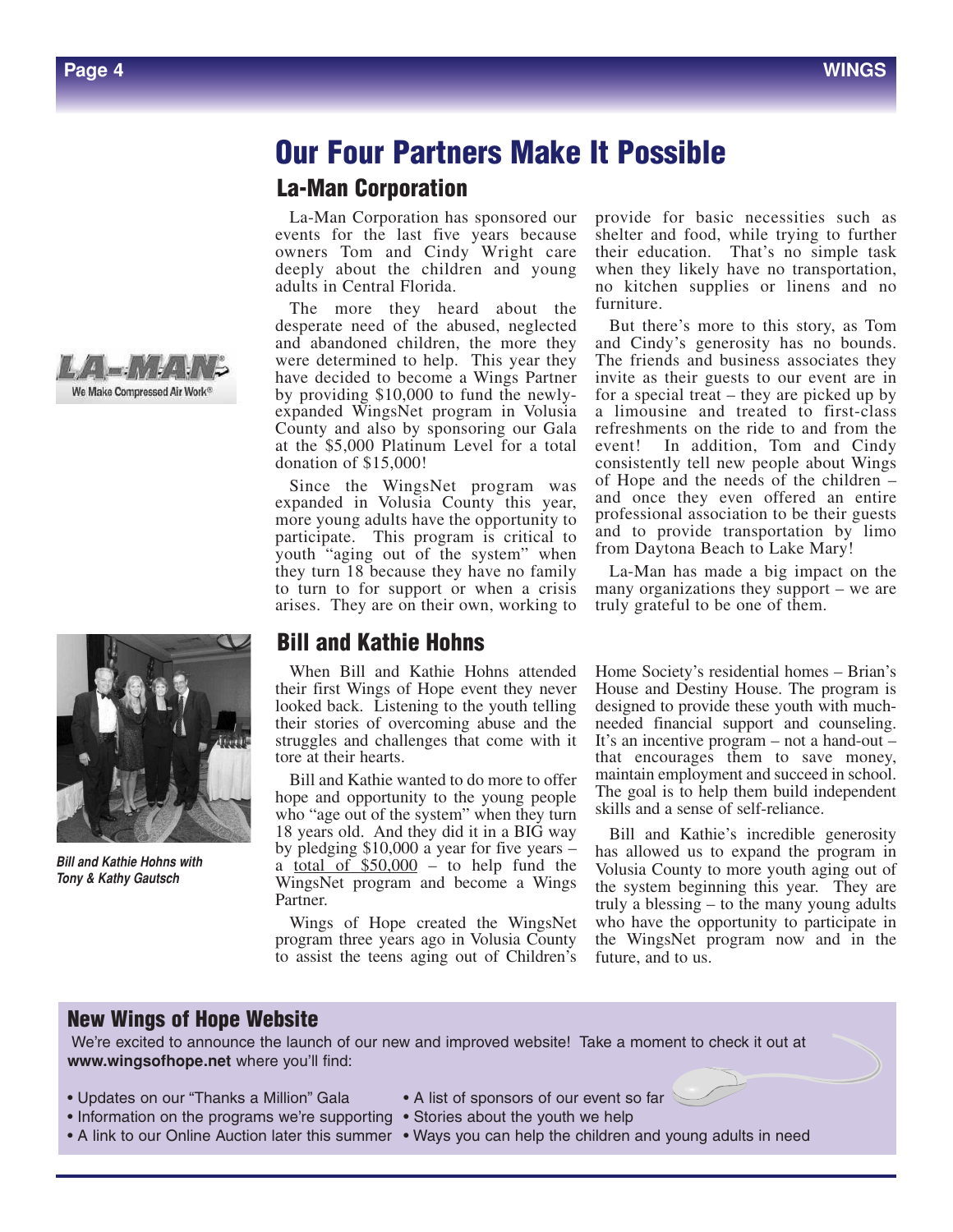#### **Our Four Partners Make It Possible** <u>Our Four Dartnore Make It Doceible and the Book of Hope and the Book and the Book and the Book and the Book and the Book and the Book and the Book and the Book and the Book and the Book and the Book and the Book and the B</u>  $\overline{\mathbf{v}}$  when  $\overline{\mathbf{v}}$ countries abused at a boom of the abuse of the abuse of the abuse of the above set of the above set of the above set of the above set of the above set of the above set of the above set of the set of the set of the set of t **Our Four Partners Make It Possible... Cont'd**

donations averaging \$6,500 each year.

#### **Masco Contractor Services** wasco l

Once in awhile a gift comes along that large so totally changes your life. In 2005 that's tickets what happened to us – Masco Contractor and equi  $D_1$  masco commercial and equi-Services in Daytona Beach chose to Once in a become a Wings Partner.

whole new level. This year's donation year. from Masco is an incredible  $$12,500!$  By And st  $\frac{1}{2}$ our  $\frac{1}{2}$ ,  $\frac{1}{2}$  allow us to  $\frac{1}{2}$ covering our operating expenses, they has been allow us to give 100% of funds raised **Tupperware Brands Corporation**  $\frac{d}{dx}$  and  $\frac{d}{dx}$  to  $\frac{d}{dx}$  if  $\frac{d}{dx}$  if  $\frac{d}{dx}$  if  $\frac{d}{dx}$  if  $\frac{d}{dx}$  if  $\frac{d}{dx}$  if  $\frac{d}{dx}$  if  $\frac{d}{dx}$  if  $\frac{d}{dx}$  if  $\frac{d}{dx}$  if  $\frac{d}{dx}$  if  $\frac{d}{dx}$  if  $\frac{d}{dx}$  if  $\frac{d}{dx}$  if  $\frac{d}{dx}$  if

But that's not all that Masco does to  $\frac{\text{addition}}{\text{odd}}$  $\frac{1}{4}$  and  $\frac{1}{4}$  c  $\frac{1}{4}$  each year. support our work and the needs of the  $\frac{\text{each}}{\text{year}}$ support our work and the needs of the case for<br>children. Every year they donate NFL Yes, the k and the needs of the east fear.<br>year they donate NFL Yes, their partnership definitely is a gift responses to their request have resulted in aba But that tickets and also solicit their suppliers to donate items to our auction. And the

#### ndo Cornoration anus Gorporation has supported our efforts  $\mu$ sponsor every one of our events at the top level. **EXECTED AS THE RECIPIT OF A SPECIAL SELECTED Tupperware Brands Corporation**

Since Wings of Hope Since wings of Hope began, program,<br>Tupperware Brands Corporation has to Win supported our efforts - beginning with workpla our first event in 1996 which was held at  $\tau_{\text{unper}}$ the Tupperware convention center.  $W_{\text{HPS}}^{\text{Lep}}$ began,

And Tupperware has done much more helping than sponsor every one of our events at the top level. We've been selected as the enlighten, educate a recipients of a special contribution and girl geared at helping teen girls become empowered. They've also provided matching grants, donated Tupperware matelling grants, donated rupperware rupperware ha<br>brand product gift baskets for our making our co auction, matched donations by employees through their Matching Gift partners And Tupperware has done mu their *water* brand product grit is

Masco takes their role as "partner" to a impacted the amount we've raise large screen TVs, many electronic items, tickets to NASCAR races, power tools and equipment, gift cards and much new, greatly and maen more! Their donations literally took our impacted the amount we've raised each auction to new levels and greatly year.

 $\frac{1}{2}$  and  $\frac{1}{2}$  and  $\frac{1}{2}$  and still there's more. Wings of Hope  $U = V \cup V$  and  $V = V \cup V$  even by  $V = V \cup V$ perating expenses, they has been fortunate enough to be included  $\frac{100\%}{100\%}$  $\frac{f}{f}$  100% of funds talsed  $\frac{f}{f}$  in Masco s Charly of the Month program.<br>he children.  $\frac{f}{f}$  for several years and that's brought all that Masco does to additional donations averaging  $$6,500$ countless abused, neglected and abandoned in Masco's Charity of the Month program each year.

our auction. And the and the countiess abused, negrected and request have resulted in abandoned children in Central Florida! solicit their suppliers to  $-$  a life-changing gift for Wings of Hope and the countless abused, neglected and

program, and provided additional funds program, and provided didnform rands<br>to Wings of Hope through their fforts – beginning with workplace giving program.<br> $\frac{1006 \text{ which we held at}}{100}$ of those began, program, and provided additional runds<br>ds Corporation has to Wings of Hope through their

Tupperware has a lot in common with Extracted to the community of Hope – they are dedicated to<br>convention center. Wings of Hope – they are dedicated to In the much more helping disadvantaged youth. They are has done much more helping disadvantaged youth. They are especially focused on initiatives that enlighten, educate and empower women and girls.  $\frac{1}{2}$  between  $\frac{1}{2}$  intriguives that

> This year Tupperware has become a Wings Partner by donating \$10,000. Tupperware has always been involved in making our community and the world a better place to live. We are grateful to be<br>partners with them partners with them.





#### **Academic Rewards for Anastasia** Rawarde for Anaet both. Today Anastasia is a junior at Florida A preciation for the WingsNet funding she re-IGWAHUD IUI MHASLASIA

 $A_{\rm{max}}$  lived in foster care for most of  $\sim$ 

transportation expenses. She sent a note of ap-

Good things happen to those who and for tra persevere toward a better life. ppen to those who and Good thin

Good things happen to those who persevere

ceived funding from WingsNet which she used

Anastasia lived in foster care for most of  $\frac{\text{funding she}}{\text{gusing the}}$ her life. Her life was not easy but she knew for making that she sould become a responsible adult if she studied that she could become a responsible adult if  $\frac{\text{college}}{\text{colage}}$ she studied and stayed out of trouble. And appreciated." she has done both. Today Anastasia is a junior at Florida A & M University with a junior at Florida A & M University with a  $3.7$  GPA. Plus, she has just directed her first on-campus play. just directed her first on-campus play.

Because of her high grades, Anastasia received funding from WingsNet which she used to pay her dues in the Honor Society Congratulations used to p

and for transportation expenses. She sent a note of appreciation for the WingsNet funding she received that read, "Thank you for making it possible to survive as a college student. Your support is greatly appreciated." ppen to those who and for transportation expenses. She sen<br>netter life  $\frac{1}{2}$  mote of anteciation for the WingsN

Today Anastasia is a Wings of Hope is proud to assist students<br> $\&$  M University with a like Anastasia who are trying so hard to be like Anastasia who are trying so hard to be as just directed her first successful in school and one day be a responsible and valuable member of the<br>righ grades. Apactosis Community. community.

Congratulations, Anastasia!



*Educational achievement — a* critical ingredient of WingsNet